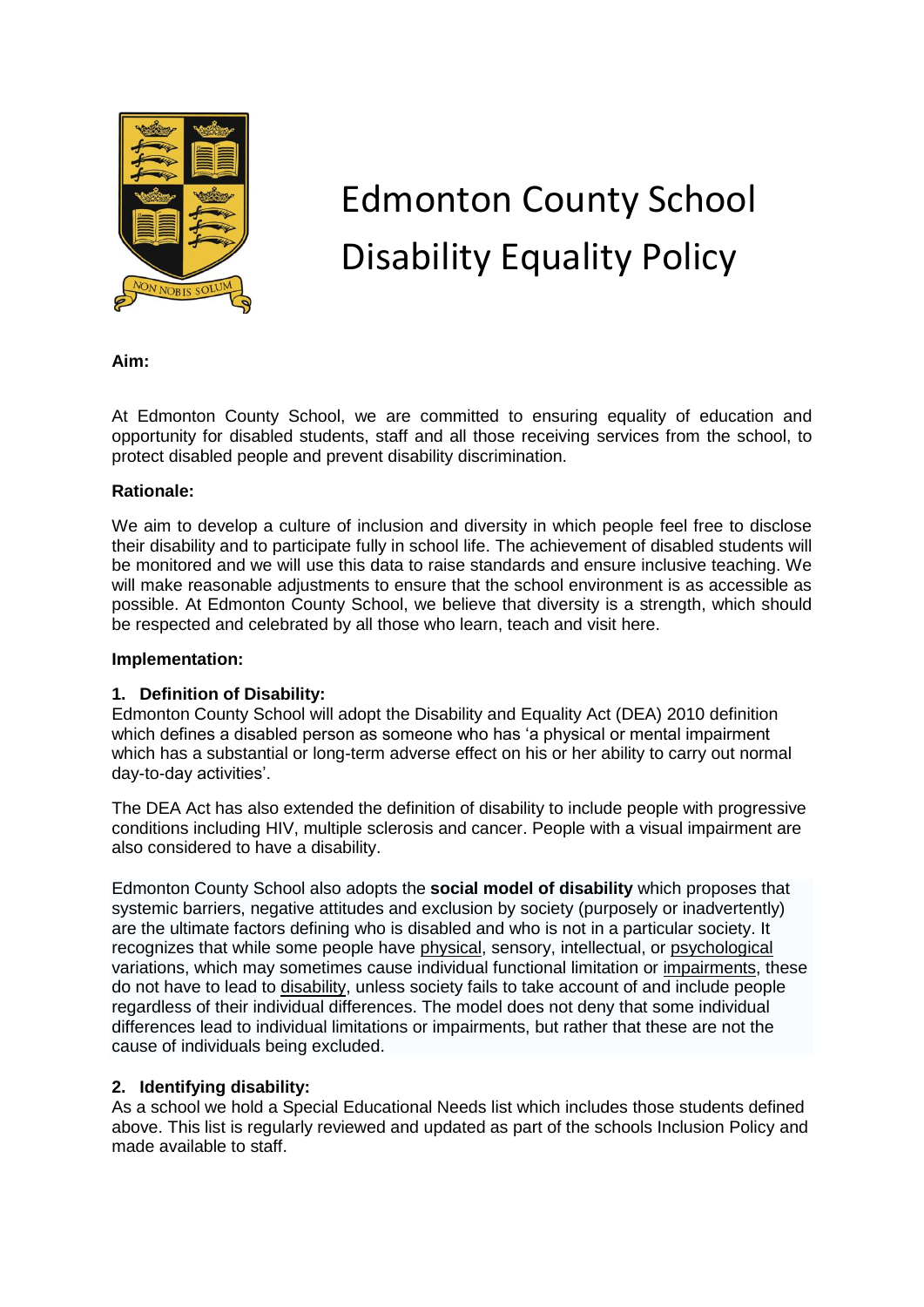We have consulted with staff and asked staff to identify themselves if they perceive themselves to have a disability.

## **3. Involvement and consultation:**

Edmonton County School has conducted a questionnaire with several form groups across four years (90 students) to evaluate student awareness of disabilities and gain their views on areas of access in order for the school to develop its Disability Equality Policy. Identified issues of corridor and stair size are addressed through the school movement around the school rules and procedures.

We will continue to consult with school users and liaise with parents on how to improve access for their children and themselves.

### **4. What we do:**

- Make reasonable adjustments wherever possible for students and staff.
- Some students are allowed to leave lessons several minutes early to avoid any congestion in the corridors.
- Make available adapted chairs for both students and staff.
- Have a separate fire evacuation drill for those staff and students who require it.
- Edmonton County School has some accessible parts to the building and promotes their use when we hire out rooms or parts of the building.
- Edmonton County School makes any new structural build accessible.
- Events for parents and carers such as open evenings, meetings with teachers, are held in accessible parts of the building where possible and adjustment is made for parents and carers who cannot access all parts of the building.
- When hiring transport we provide accessible vehicles as appropriate.
- Monitor incidents of harassment and bullying of disabled pupils. Encourage pupils to report and take action against offenders.
- Governors ensure that the procedures for candidates to stand for election and for parents to vote for candidates are accessible to disabled people.
- Promote positive attitudes to disability. Ensure that disability is represented in posters, collages, displays and learning materials.
- Promote positive attitudes towards disabled people.
- Provide loop system for students and staff with hearing impairments.
- Use the school environment to celebrate and highlight key events such as the Paralympics, Deaf Awareness Week and Learning Disability Week.
- Provide signers for parents with hearing impairments at parents evening and student review meetings.
- We have held sign language sessions for interested staff during lunch times.
- Encourage staff to go to occupational health if they have any health concerns and act on any recommendations made to support staff.
- Conduct risk assessments, when appropriate, for new students entering the school at year 7 transition, mid-term admission or as part of the schools Inclusive Resource Base (IRB).
- Conduct risk assessments, when appropriate, for students returning to school after illness or injury.

### **5. What we are planning to do:**

 When providing newsletters and information for parents and carers, Edmonton County School will make this information available in an accessible format so that parents or carers, who may be, for example, visually impaired, can access the information.